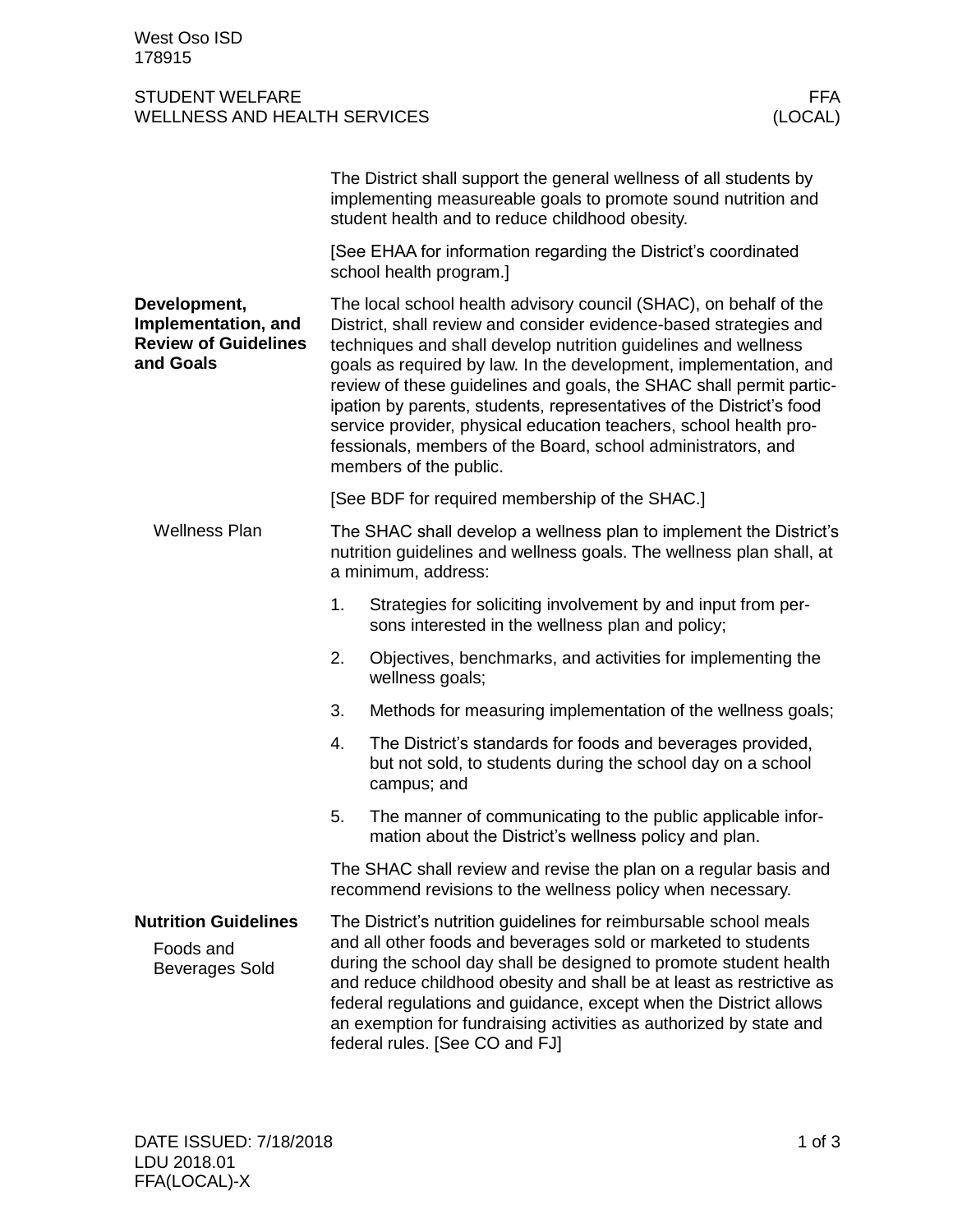| Foods and<br><b>Beverages Provided</b>         | The District shall establish standards for all foods and beverages<br>provided, but not sold, to students during the school day. These<br>standards shall be addressed in the District's wellness plan.                                                                                                                                                                                                                                                                                                                                                                                          |  |
|------------------------------------------------|--------------------------------------------------------------------------------------------------------------------------------------------------------------------------------------------------------------------------------------------------------------------------------------------------------------------------------------------------------------------------------------------------------------------------------------------------------------------------------------------------------------------------------------------------------------------------------------------------|--|
| <b>Wellness Goals</b>                          | The District shall implement, in accordance with law, a coordinated                                                                                                                                                                                                                                                                                                                                                                                                                                                                                                                              |  |
| <b>Nutrition Promotion</b><br>and Education    | school health program with a nutrition education component. [See<br>EHAA] The District's nutrition promotion activities shall encourage<br>participation in the National School Lunch Program, the School<br>Breakfast Program, and any other supplemental food and nutrition<br>programs offered by the District. The District establishes the follow-<br>ing goal for nutrition promotion: The District's food service staff,<br>teachers, and other District personnel shall consistently promote<br>healthy nutrition messages in cafeterias, classrooms, and other<br>appropriate settings. |  |
|                                                | The District establishes the following goal for nutrition education:<br>The District shall deliver nutrition education that fosters the adop-<br>tion and maintenance of healthy eating behaviors.                                                                                                                                                                                                                                                                                                                                                                                               |  |
| <b>Physical Activity</b>                       | The District shall implement, in accordance with law, a coordinated<br>health program with physical education and physical activity com-<br>ponents and shall offer at least the required amount of physical ac-<br>tivity for all grades. [See BDF, EHAA, EHAB, and EHAC]                                                                                                                                                                                                                                                                                                                       |  |
|                                                | The District establishes the following goal for physical activity: The<br>District shall provide an environment that fosters safe, enjoyable,<br>and developmentally appropriate fitness activities for all students,<br>including those who are not participating in physical education<br>classes or competitive sports.                                                                                                                                                                                                                                                                       |  |
| <b>Other School-Based</b><br><b>Activities</b> | The District establishes the following goal to create an environment<br>conducive to healthful eating and physical activity and to promote<br>and express a consistent wellness message through other school-<br>based activities: The District shall allow sufficient time for students<br>to eat meals in cafeteria facilities that are clean, safe, and comfort-<br>able.                                                                                                                                                                                                                     |  |
| Implementation                                 | The District-employed SHAC coordinator shall oversee the imple-<br>mentation of this policy and the development and implementation<br>of the wellness plan and appropriate administrative procedures.                                                                                                                                                                                                                                                                                                                                                                                            |  |
| <b>Evaluation</b>                              | The District shall comply with federal requirements for evaluating<br>this policy and the wellness plan.                                                                                                                                                                                                                                                                                                                                                                                                                                                                                         |  |
| <b>Public Notification</b>                     | The District shall annually inform and update the public about the<br>content and implementation of the wellness policy, including post-<br>ing on its website copies of the wellness policy, the wellness plan,<br>and the required implementation assessment.                                                                                                                                                                                                                                                                                                                                  |  |